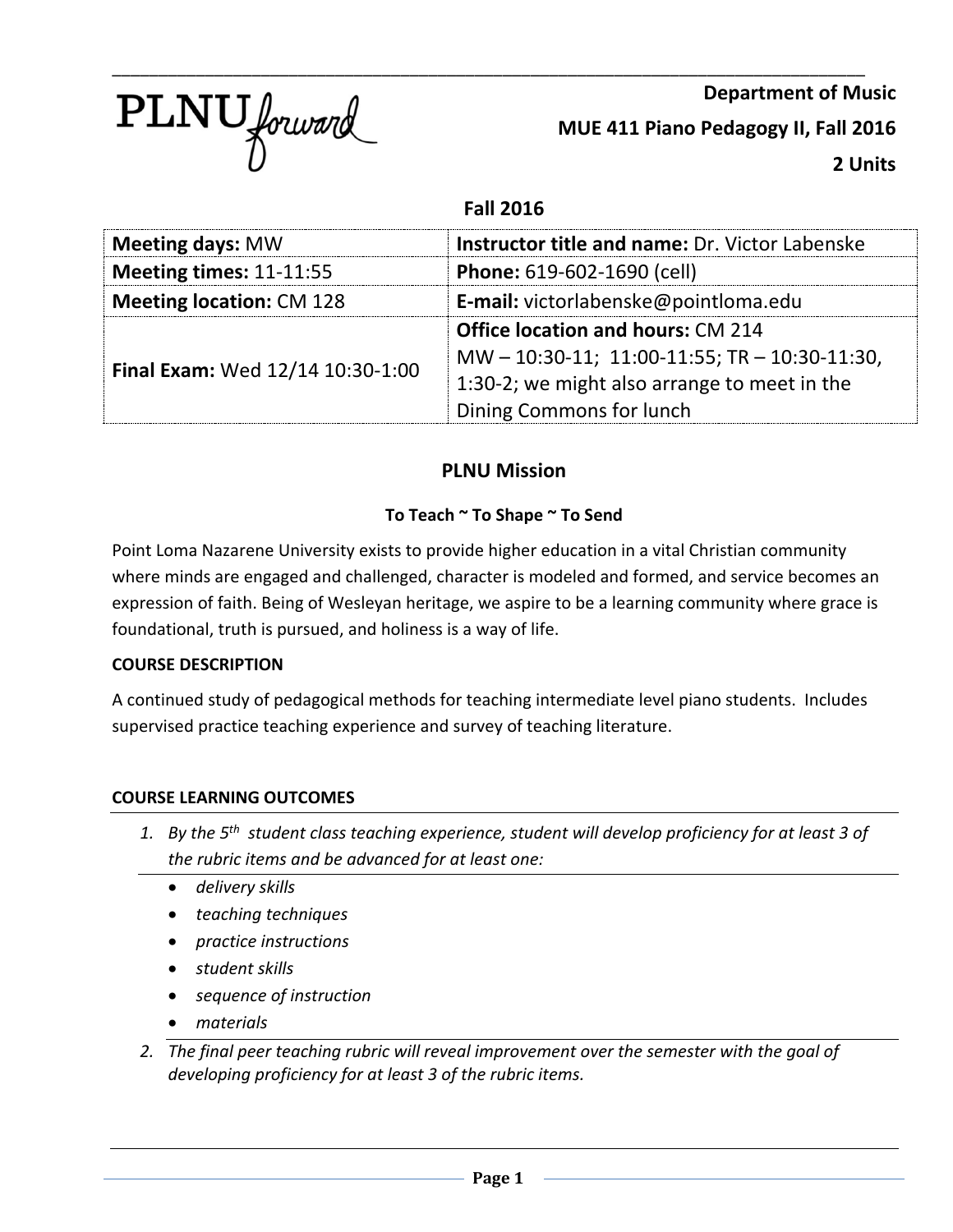#### **COURSE SCHEDULE**

Week 1 – Introduction

Week 2 – *Professional Piano Teaching (PPT)*, Chapter 1: Teaching Students Beyong the Elementary Levels

- Week 3 *PPT* Ch. 2 How Students Learn
- Week 4 *PPT* Ch. 3 Teaching Transfer Students
- Week 5 *PPT* Ch. 4, part 1 Teaching Rhythm
- Week 6 *PPT* Ch. 4, part 2 Teaching Reading
- Week 7 *PPT* Ch. 5, part 1 Teaching Technique
- Week 8 *PPT* Ch. 5, part 2 Teaching Technique
- Week 9 *PPT* Ch. 6 Intermediate and Early Advanced Performance and Study Repertoire
- Week 10 *PPT* Ch. 7, part 1 Stylistic Interpretation: Baroque, Classical
- Week 11 *PPT* Ch. 7, part 2 Stylistic Interpretation: Romantic, Impressionistic, Contemporary
- Week 12 *PPT* Ch. 8 Expressive and Artistic Interpretation and Performance
- Week 13 *PPT* Ch. 9 Motivation and Practice
- Week 14 *PPT* Ch. 10 Memory and Performance

#### **CLASS ASSIGNMENTS**

#### **1. Quizzes, Academic Work, In Class Work (30%):**

We may have reading quizzes on canvas or in class on assigned material due each day. You also will present teaching projects related to assigned readings.

#### **2. Observation Reports (20%):**

6 hours of observation are required

Due Dates: 2 hrs by 10/16, 2 hrs by 10/30, 2 hours by 11/20

- Observe at least 4 teachers this semester.
- 3 teachers must be off-campus from the approved list...if you wish to observe a different

teacher, please obtain Dr. Labenske's approval first).

• Observe both private and class instruction. (It may be helpful for you to observe the class you

are assisting in to become more acquainted with class culture, teacher techniques and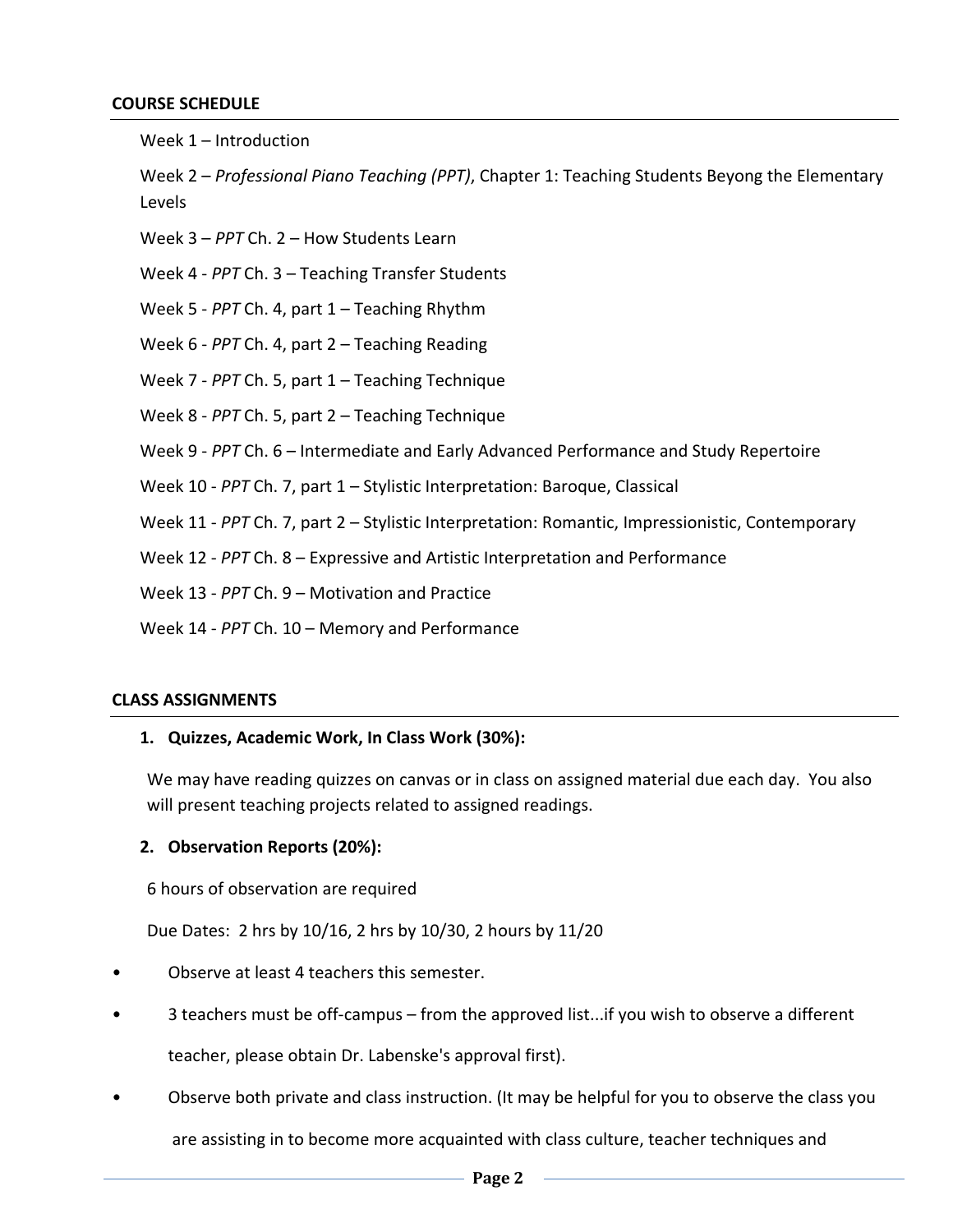students)

- Observe at least 3 hours of children's lessons (up to 3 hours may be adult lessons)
- One hour should be observing (live or videotape) one lesson taught by each of your classmates. Share your observations with each other.
- For private lessons, try to arrange observation of intermediate students.

**Approved list** - the following teachers have agreed to allow you to observe their lessons. Please call in advance. Give at least a week's notice (this means you must plan ahead) of when you would like to come. Attempt to carpool (it will be easier on these teachers if at least 2 of you observe at one time…there will be fewer interruptions for them this way).

| Almond, Connie      | 619-463-1459 | shinichi4u@gmail.com           |
|---------------------|--------------|--------------------------------|
| Bornemisza, Magdi   | 858-780-9423 | mbornemisza@san.rr.com         |
| Galloway, Lee       | 619-281-8118 | lee@leegalloway.com            |
| Hardy, Angelina     | 858-449-6477 | angelina.pianostudio@gmail.com |
| Litvin, Inessa      | 760-943-9281 |                                |
| Olson, Leslie       | 619-660-6685 | lesliemusc@cox.net             |
| Reed-Darrow, Elyse  | 619-733-4525 |                                |
| Rodrigue, Tucky     | 858-486-4664 |                                |
| Schmidt-Rogers, Lea | 619-284-9722 | lsrogers@sdaccess.com          |

# **3. Tests on Objective Content (20%):**

| Midterm exam | 10% |
|--------------|-----|
|              |     |

Final exam 10%

- The final exam will consist of a notebook you will compile of all materials relating to this course that you have received and have collected throughout the semester.
- Notebook should contain sections (organized by tabs) categorizing all materials (examples of categories might include: Method reviews, observation reports, technique, theory, teaching response forms, software information, repertoire, reference, etc.)

#### **4. Volunteer Work (5%):**

Choose an event in which to work a half day (about 4 hours)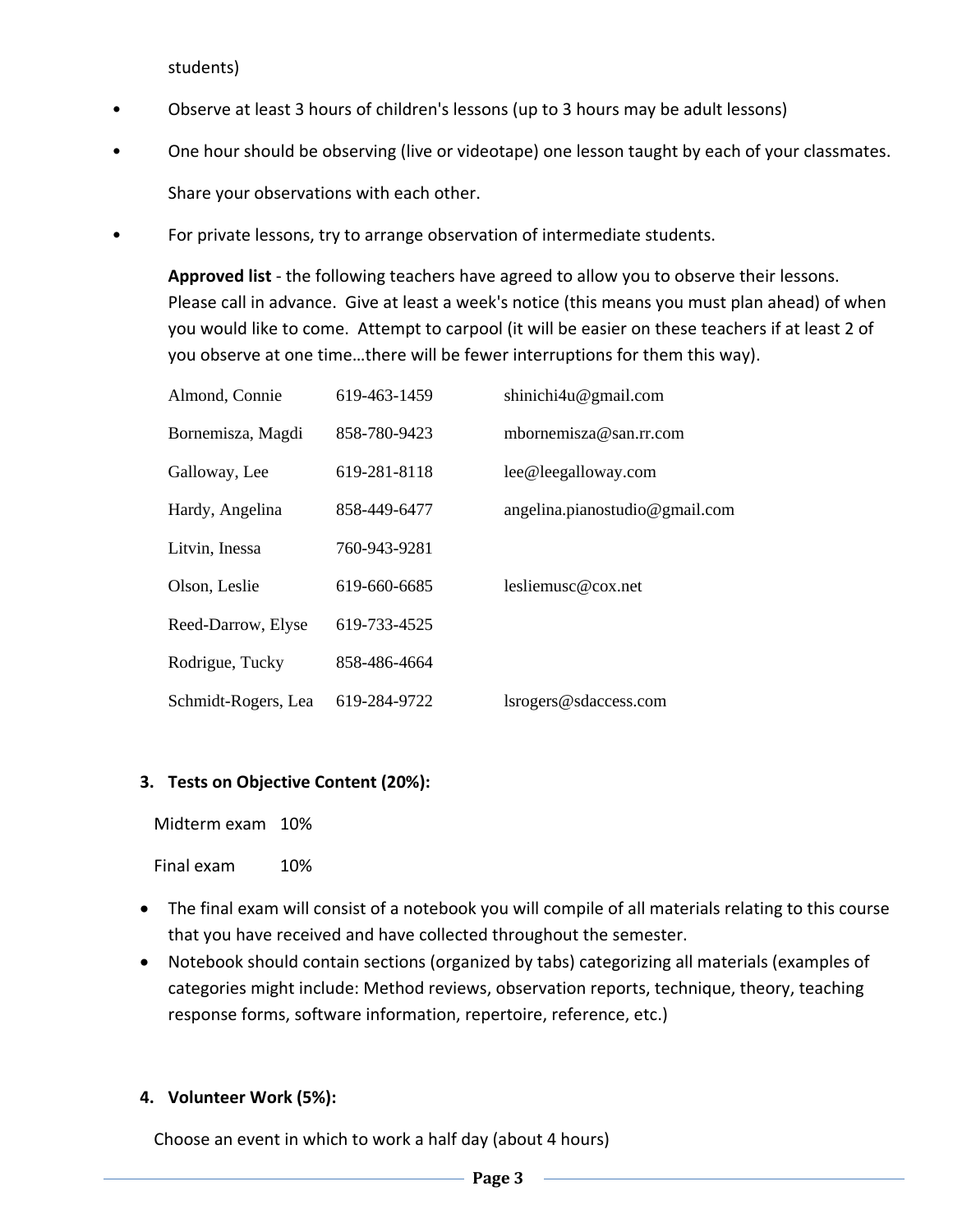# **5. Teaching (25%):**

You will assist in a piano class this semester 5 times. Options:

- PLNU Class Piano
	- o MUA 141 Class Piano I (Prof. Martin; 8:30-9:25 Tu-Th, or 8:30-9:25 M-W)
	- o MUA142 Class Piano II (Prof. Martin; 11-11:55 Tu-Th)
	- o MUA 143, Piano Proficiency Skills (Dr. Labenske: 12:25-1:20 Tu-Th)
- Recreational Music Center (likely a theory class)
- Other approved option in the community

You will videotape your teaching, and submit your lesson plan and a self- evaluation form for each class session. You will participate in at least 5 class sections to be coordinated with the class teacher. Each evaluation form will be due the class period following each time you work in the piano class section.

### **Guidelines:**

- 1. Contact the piano class teacher in the first week of classes to get things set up, even if you are going to apprentice later.
- 2. Once you agree upon your attendance dates with the teacher, they should be set, and treated like a class.
- 3. Notify the teacher if you are sick. Please do not miss classes you have arranged to attend.

# **6. MTNA Membership:**

Total grade will be reduced by 40% if you do not have a current MTNA membership card by the end of the semester

#### **REQUIRED TEXTS**

- 1. Jacobson, Jeanine M. *Professional Piano Teaching, Volume 2.* Van Nuys, CA: Alfred Music, 2015.
- 2. Bastien, Jane, ed. *Piano Literature, Volume 1.* San Diego: KJOS, 1994.
- 3. Bastien, Jane, ed. *Piano Literature, Volume 2.* San Diego: KJOS, 1966.
- 4. MTNA Collegiate Membership:<https://members.mtna.org/MTNAMembership/join.aspx>

# **ASSESSMENT AND GRADING**

Assignment distribution by percentage: Sample grade scale (percentage):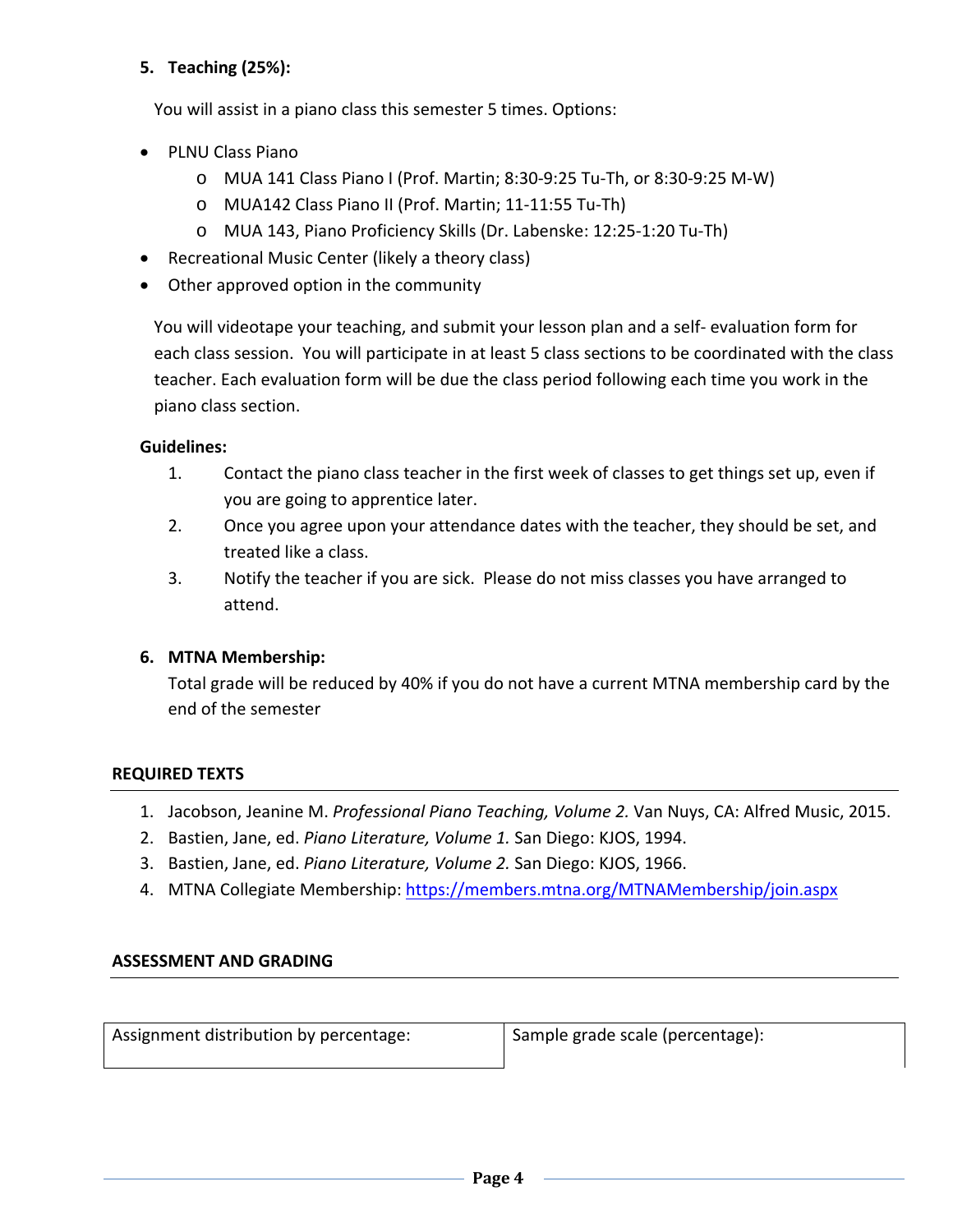| • Quizzes, academic work 30% points              | $A = 93 - 100$ | $C = 73 - 76$ |
|--------------------------------------------------|----------------|---------------|
| Observation reports 20% points<br>$\bullet$      | $A = 92 - 90$  | $C = 70 - 72$ |
| Midterm Exam 10% points<br>$\bullet$             | $B+=87-89$     | $D+ = 67-69$  |
| Final Exam (Notebook)<br>10% points<br>$\bullet$ | $B = 83 - 86$  | $D = 63 - 66$ |
| Teaching 25%<br>$\bullet$                        | $B = 80 - 82$  | $D = 60 - 62$ |
| Volunteer Work 5%                                | $C+=77-79$     | $F = 0 - 59$  |

### **LATE ASSIGNMENTS**

All assignments are to be submitted/turned in by the beginning of the class session when they are due—including assignments posted in Canvas. Note that some assignments close at the beginning of class and cannot be submitted late. Any other late work will be reduced by 10% for each calendar day late.

### **FINAL EXAMINATION POLICY**

Successful completion of this class requires taking the final examination **on its scheduled day**. The final examination schedule is posted on the [Class Schedules](http://www.pointloma.edu/experience/academics/class-schedules) site. No requests for early examinations or alternative days will be approved.

#### **PLNU COPYRIGHT POLICY**

Point Loma Nazarene University, as a non-profit educational institution, is entitled by law to use materials protected by the US Copyright Act for classroom education. Any use of those materials outside the class may violate the law.

# **PLNU ACADEMIC HONESTY POLICY**

Students should demonstrate academic honesty by doing original work and by giving appropriate credit to the ideas of others. Academic dishonesty is the act of presenting information, ideas, and/or concepts as one's own when in reality they are the results of another person's creativity and effort. A faculty member who believes a situation involving academic dishonesty has been detected may assign a failing grade for that assignment or examination, or, depending on the seriousness of the offense, for the course. Faculty should follow and students may appeal using the procedure in the university Catalog. See [Academic Policies](http://catalog.pointloma.edu/content.php?catoid=18&navoid=1278) for definitions of kinds of academic dishonesty and for further policy information.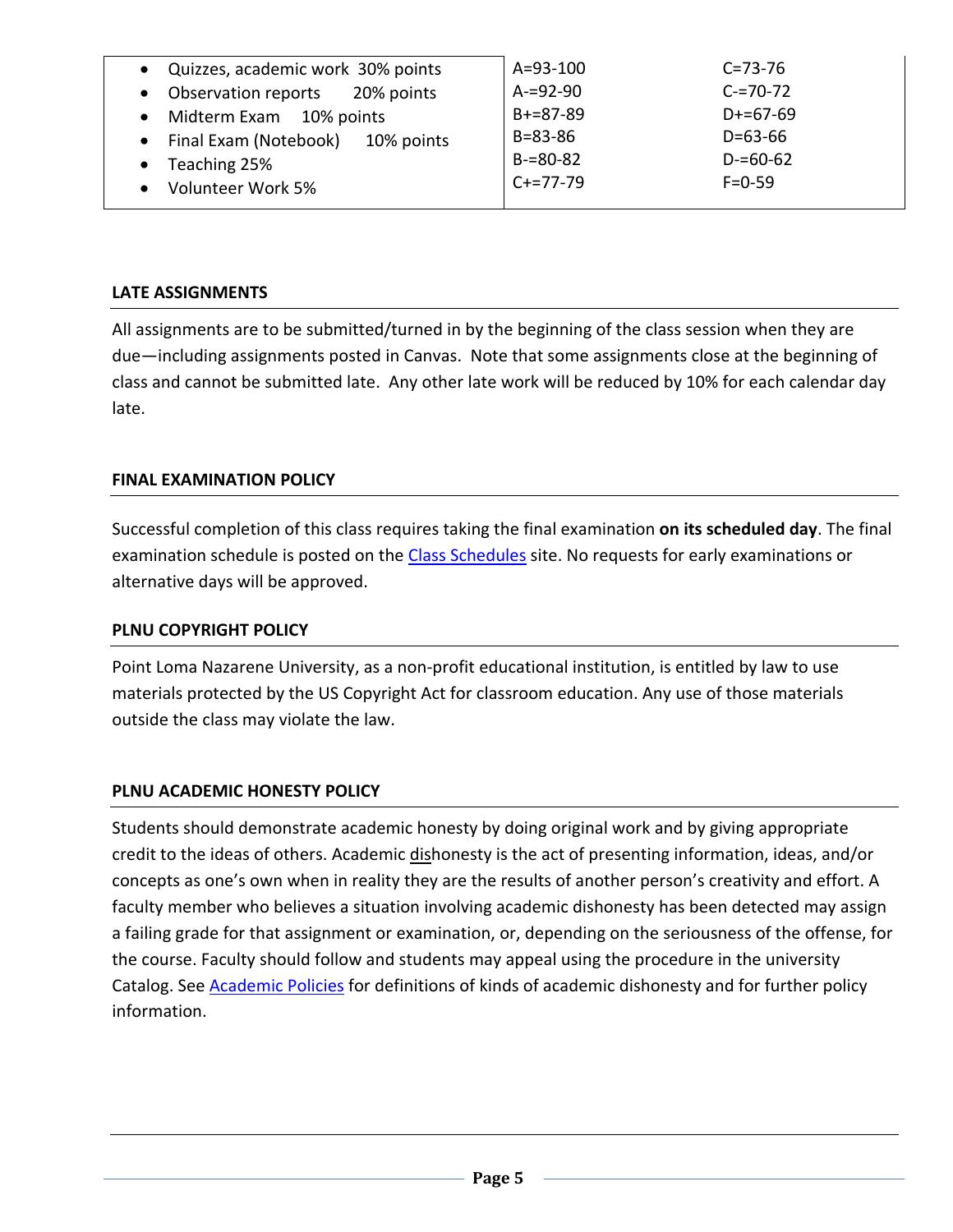#### **PLNU ACADEMIC ACCOMMODATIONS POLICY**

If you have a diagnosed disability, please contact PLNU's Disability Resource Center (DRC) within the first two weeks of class to demonstrate need and to register for accommodation by phone at 619-849- 2486 or by e-mail at [DRC@pointloma.edu.](mailto:DRC@pointloma.edu) See [Disability Resource Center](http://www.pointloma.edu/experience/offices/administrative-offices/academic-advising-office/disability-resource-center) for additional information.

#### **PLNU ATTENDANCE AND PARTICIPATION POLICY**

Regular and punctual attendance at all classes is considered essential to optimum academic achievement. If the student is absent from more than 10 percent of class meetings, the faculty member can file a written report which may result in de-enrollment. If the absences exceed 20 percent, the student may be de-enrolled without notice until the university drop date or, after that date, receive the appropriate grade for their work and participation. See **Academic Policies** in the Undergraduate Academic Catalog.

#### **TEACHING ATTIRE**

Your attire for teaching and lesson observation should be professional in nature. Please dress modestly. Avoid tight fitting clothing, shorts, T-shirts, ball caps and flip flops. You are learning to interact in a professional community and want to be treated as such by your professional colleagues and students.

#### **BIBOLIOGRAPHY**

Ahrens, Cora and G. D. Atkinson. *For All Piano Teachers.* Ontario, Canada: Frederick

Harris Music Co., 1954.

Badura-Skoda, Paul. *Interpreting Bach at the Keyboard.* New York: Oxford UP, 1993.

Berstein, Seymour. *With Your Own Two Hands.* New York: Schirmer Books, 1981.

Camp, Max. *Developing Piano Performance.* Chapel Hill, NC: Hinshaw, 1981.

Chase, Mildred P. *Just Being at the Piano.* Culver City, CA: Peace Press, 1981.

Cooke, Charles. *Playing the Piano for Pleasure.* New York: Fireside, 1960.

Dart, Thurston. *The Interpretation of Music.* New York: Harper Colophon, 1963.

Gerig, Reginald. *Famous Pianists and Their Technique.* Bridgeport, CT*:* Luce, 1974

Gordon, Stewart. *Etudes for Piano Teachers.* New York: Oxford UP, 1995.

Green, Barry. *The Inner Game of Music.* New York: Anchor Press, 1986.

Hinson, Maurice. *Guide to the Pianist's Repertoire.* Bloomington: Indiana UP, 1973.